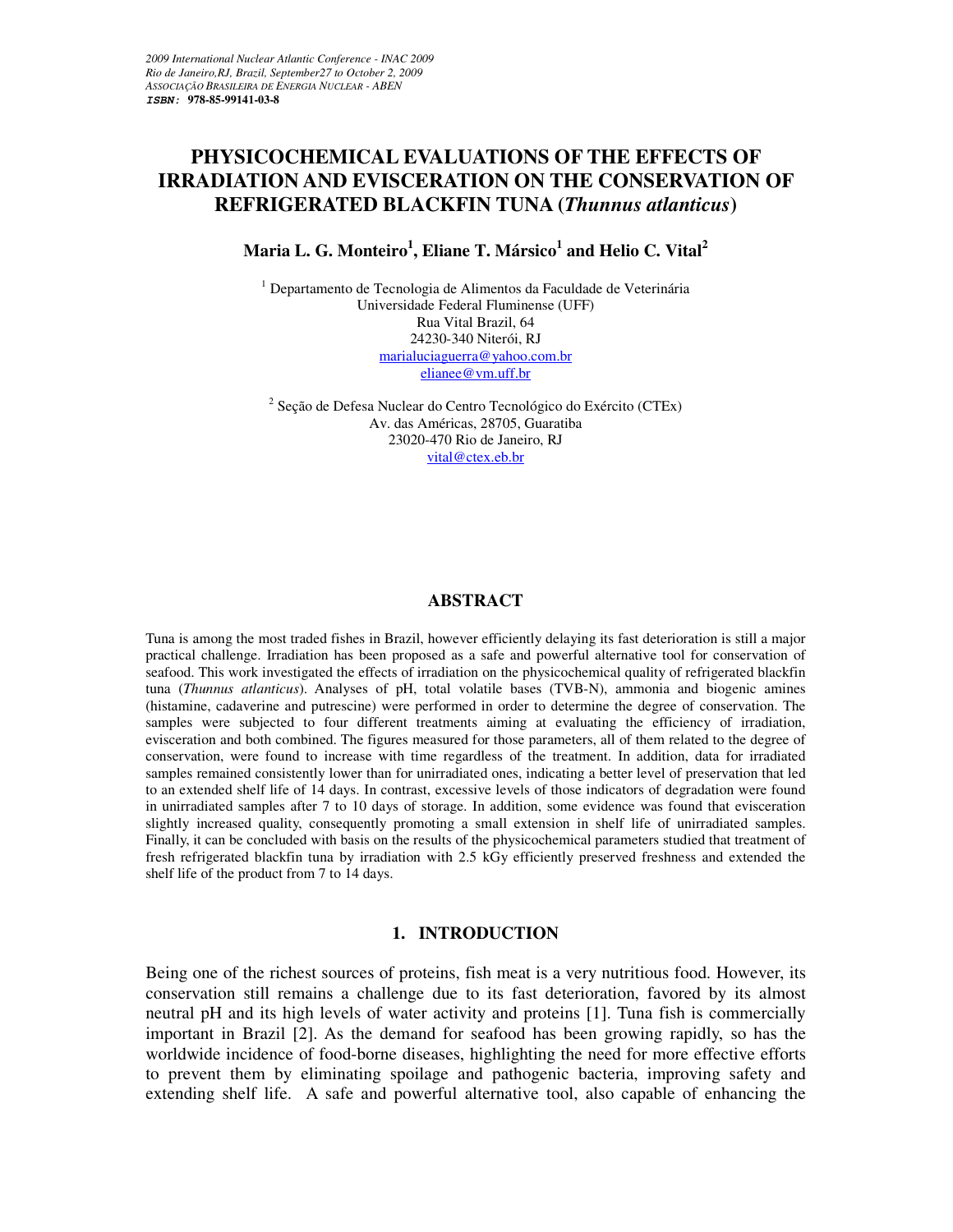beneficial effects of other food treatments is irradiation [3-6]. Described in this work are the investigations performed to determine the effects of irradiation and evisceration, either alone or combined, on the conservation of refrigerated blackfin tuna (*Thunnus atlanticus*) by determining the evolution of physicochemical parameters and thus the corresponding shelf life for each of four treatments tested.

## **2. EXPERIMENTS**

A brief description of the experiments performed in this work is provided in this section. Twenty fresh unprocessed samples of blackfin tuna (*Thunnus atlanticus*) were purchased in Niterói, Brazil. Half of the fishes were eviscerated and washed and half were only washed. All samples were then packed in sealed plastic bags and transported in isothermal boxes filled with ice to CTEx, located in Guaratiba, Rio de Janeiro, a few hours later, where half of them were exposed to a gamma-ray dose of 2.5±0.3 kGy at a 1.4 kGy/h mean rate in a cesium-137 research irradiating facility [7]. After irradiation, all samples were immediately transported to the Department of Food Technology of the Fluminense Federal University where they remained stored for up to 14 days at  $3\pm1^{\circ}$ C, being submitted to analyses intended to monitor their freshness by measuring pH, level of ammonia and concentrations of total volatile bases (TVB-N) and biogenic amines (histamine, cadaverine and putrescine) [8].

Measurements of TVB-N, performed in duplicate, were based on Conway Microdiffusion Method, while direct instrumental readings of pH were obtained by using the potentiometric method and ammonia levels were determined by using Nessler test. All three types of measurements were performed according to recommendations by LANARA [9]. In addition, semiquantitative analyses by thin-layer chromatography were used to measure the concentrations of biogenic amines [10] following procedures suggested by Schultz et al. [11].

### **3. RESULTS AND DISCUSSION**

In this section, the experimental data for TVB-N and pH are presented and discussed, followed by those for ammonia and biogenic amines. Finally, shelf-life estimates based on experimental data and their maximum allowances are provided for all treatments.

### **3.1 Total Volatile Bases (TVB-N) and pH**

The levels of TVB-N and pH have been widely used as indicators of quality and freshness of fish products [12]. The initial levels, being significantly lower than the maximum allowances enforced by Brazilian legislation [13], namely 30 mg-N/100g and 6.5, respectively indicate that all samples were fresh when the analyses began. Illustrated in Figs. 1 and 2 are the data measured for TVB-N and pH, in the same order. The spline-smoothed dashed curves, plotted through the points in order to facilitate visualization, exhibit similar increasing trends, consistently suggesting that the action of spoilage bacteria became stronger with storage time. Irradiation with 2.5 kGy reduced the levels of TVB-N and pH in the samples by 15% and 5%, respectively. In addition, following an initial latency phase of slow growth, possibly associated to a period of adaptation of surviving bacteria, the curves become steeper, indicating degradation at a faster pace, probably due to an increase in bacterial action favored by reduced competition.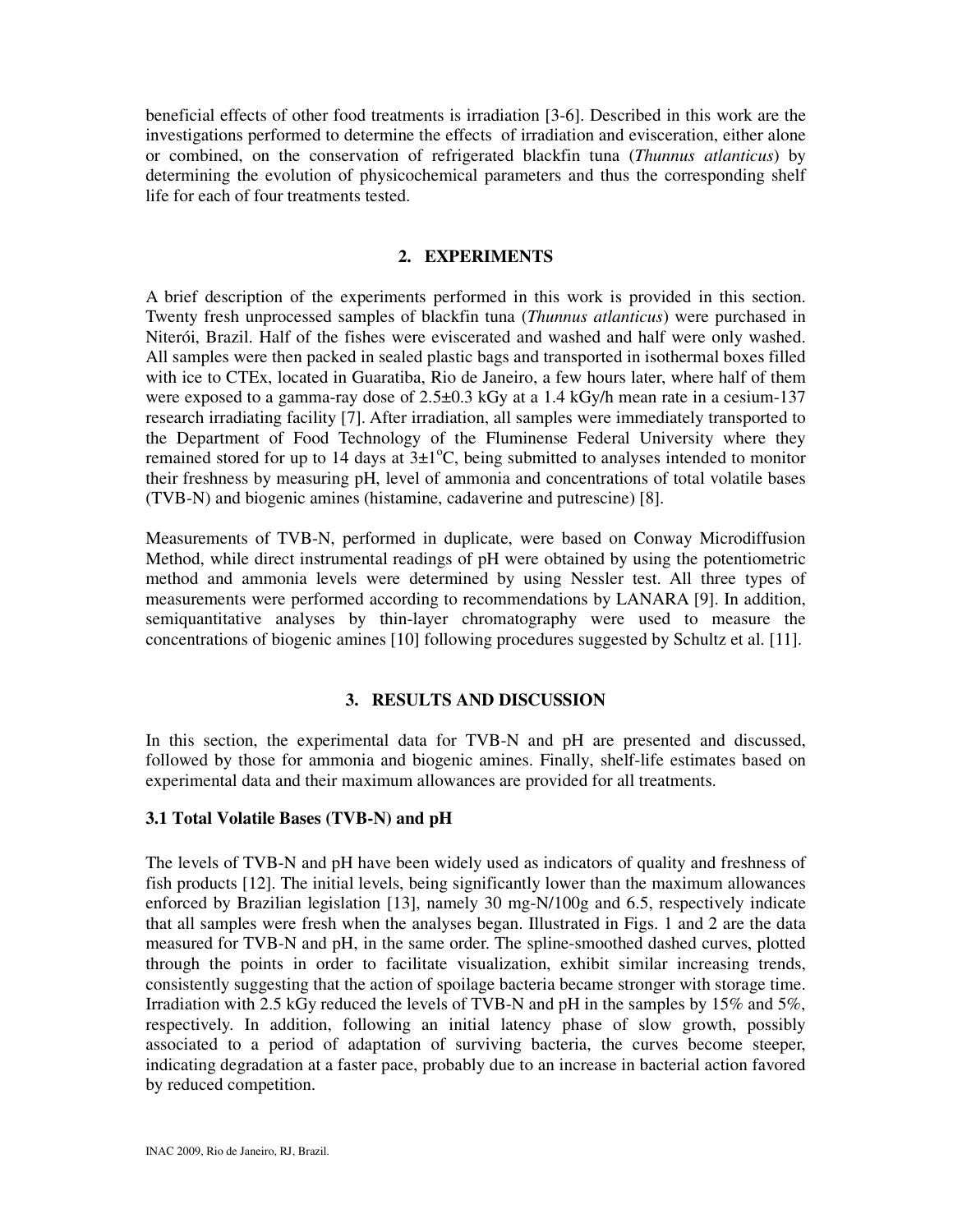

**Figure 1. Levels of Total Volatile Bases (TVB-N) as function of storage time measured in refrigerated tuna fishes submitted to four different treatments: evisceration only, irradiation only, evisceration and irradiation and none.** 



**Figure 2. pH as function of storage time measured in refrigerated tuna fishes submitted to four different treatments: evisceration only, irradiation only, evisceration and irradiation and none.**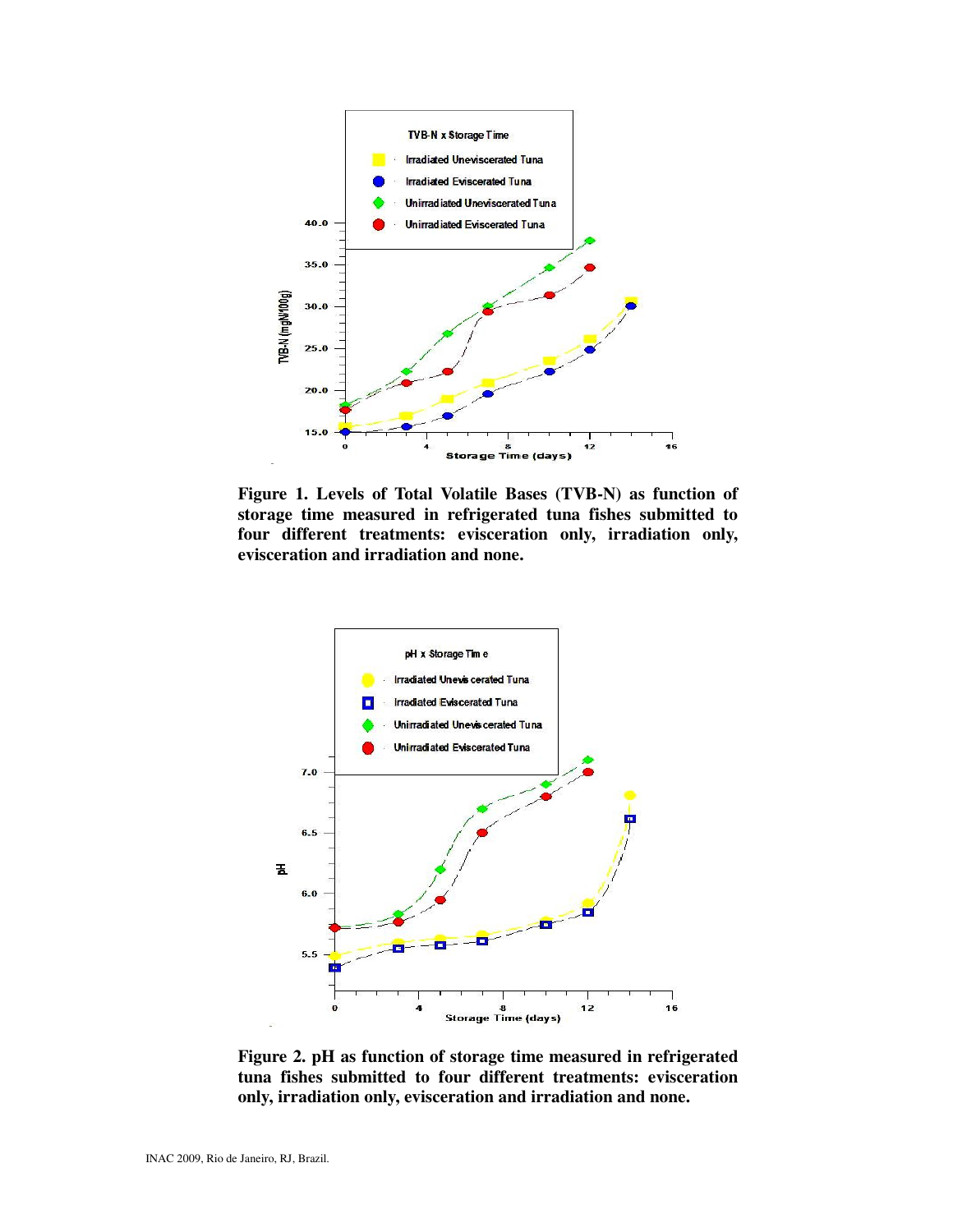The significantly lower (at 95% confidence level) values of TVB-N and pH in irradiated samples in comparison with unirradiated ones indicate an enhancement of quality by irradiation. For unirradiated samples, counts of eviscerated fishes are seen to lag behind those of uneviscerated ones, suggesting an enhanced shelf life of 2-3 days (at 90% confidence level). Therefore, the maximum allowances for both parameters were reached after 7 days of storage for unirradiated uneviscerated fishes, 8-9 days for unirradiated eviscerated samples and 14 days for irradiated samples, regardless of having been eviscerated or not.

#### **3.2 Ammonia and Biogenic Amines (Histamine, Cadaverine and Putrescine)**

Ammonia, produced by putrefaction of nitrogenous animal matter and histamine, cadaverine and putrescine, which are biogenic amines resulting from enzymatic and bacterial degradation of animal tissues [14], were not detected in the samples during the initial analyses. Detectable amounts of ammonia are not allowed in foods and a maximum allowance of 10mg/100g is required for biogenic amines [13]. The concentrations of those substances for different storage times are listed in Table 1. The level of ammonia was expressed in a three-degree scale: none, low and high; and the concentration of biogenic amines followed a four-level scale (expressed as:  $< 2$ , 2-5, 5-10 and  $>10$  mg/100g). For each treatment tested, the storage time needed for the concentrations in the samples to reach such levels are also provided. All measured concentrations were found to increase with time, with those in irradiated samples delayed about one week in comparison with those in unirradiated ones.

|            | Concentration | Storage Time (in days)<br>For Samples Treated with |              |             |  |  |
|------------|---------------|----------------------------------------------------|--------------|-------------|--|--|
| Substance  | Measured      |                                                    |              |             |  |  |
|            | (mg/100g)     | None                                               | Evisceration | Irradiation |  |  |
| Ammonia    | Low           | 5                                                  |              |             |  |  |
|            | High          | 7                                                  | 10           | 14          |  |  |
| Histamine  | $\lt 2$       | 3                                                  | 5            |             |  |  |
|            | $2 - 5$       |                                                    |              | 10          |  |  |
|            | $5 - 10$      | 5                                                  |              | 12          |  |  |
|            | >10           | 7                                                  | 10           | 14          |  |  |
| Cadaverine | $\lt 2$       |                                                    | 5            | 7           |  |  |
|            | $2 - 5$       | 3                                                  | 7            | 10          |  |  |
|            | $5 - 10$      | 5                                                  | 10           | 12          |  |  |
|            | >10           | 7                                                  | 12           | 14          |  |  |
| Putrescine | $\lt 2$       |                                                    |              | 7           |  |  |
|            | $2 - 5$       |                                                    | 5            | 10          |  |  |
|            | $5 - 10$      | 5                                                  | 7            | 12          |  |  |
|            | >10           | 7                                                  | 10           | 14          |  |  |

|                                                                |  |  | Table 1. Measured concentrations of ammonia, histamine, cadaverine  |  |  |  |  |  |
|----------------------------------------------------------------|--|--|---------------------------------------------------------------------|--|--|--|--|--|
|                                                                |  |  | and put rescine of refrigerated samples of tuna fishes submitted to |  |  |  |  |  |
| irradiation, evisceration or none and stored for up to 14 days |  |  |                                                                     |  |  |  |  |  |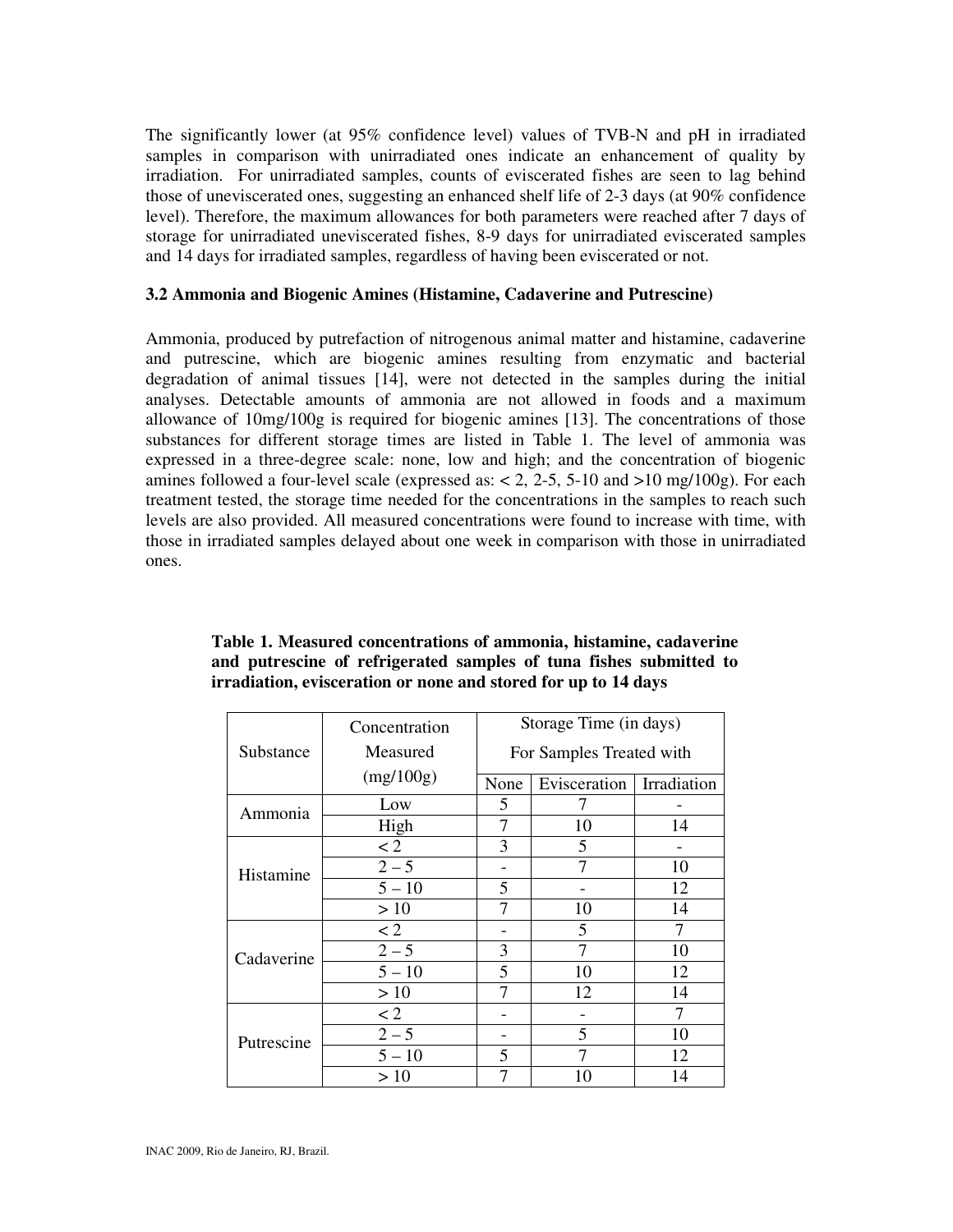### **3.3 Shelf-Life Estimates**

Listed in Table 2 are shelf-life estimates**,** determined as the time needed for the maximum allowances of the parameters to be reached. The analyses consistently yielded a shelf life of 14 days for the irradiated samples, regardless they had been eviscerated or not. In addition, arithmetic averages for the shelf-life estimates of unirradiated samples yielded  $7\pm1$  and  $9\pm2$ days, for uneviscerated and eviscerated tuna, respectively. Thus the corresponding shelf-life extensions promoted by evisceration and irradiation relatively to untreated samples were 2-3 and 7 days, respectively.

**Table 2. Shelf lives of samples submitted to evisceration, irradiation or none estimated with basis on maximum allowances of TVB-N, pH, ammonia, histamine, cadaverine and putrescine** 

| Treatment         | Estimated Shelf Life (days) |    |         |           |            |            |  |
|-------------------|-----------------------------|----|---------|-----------|------------|------------|--|
|                   | TVB-N                       | pH | Ammonia | Histamine | Cadaverine | Putrescine |  |
| None              |                             |    |         |           |            |            |  |
| Evisceration only |                             |    |         |           |            |            |  |
| Irradiation       |                             | 4  |         |           |            |            |  |

## **4. CONCLUSIONS**

The physicochemical analyses performed in this work consistently indicated that irradiation with 2.5 kGy efficiently extended the shelf life of refrigerated blackfin tuna from 7 to 14 days compared to a 2-3 day extension promoted by evisceration. In addition, when used in combination with irradiation, evisceration was not capable of producing any additional impact on the conservation of the fishes.

### **REFERENCES**

- 1. O. P. Frase, S. Sumar, "Compositional Changes and Spoilage in Fish Microbiological Induced Deterioration", *Nutrition and Food Science*, **Vol. 1(6)**, pp. 325-329 (1998).
- 2. K. R. Vieira, J. E. Lins Oliveira, M. C. Barbalho, J. P. Aldatz, "Aspects of the Dynamic Population of Blackfin Tuna (*Thunnus atlanticus* – Lesson, 1831) Caught in the Northeast of Brazil", *Collection of Scientific Papers, ICCAT*, **Vol. 58(5)**, pp. 1623-1628 (2005).
- 3. J. F. Diehl, "Safety of Irradiated food", Marcel Dekker Inc., New York, USA (1990).
- 4. International Consultative Group on Food Irradiation (ICGFI), *Facts on Food Irradiation*, FAO/IAEA (2000).
- 5. N. K. Hernandes, H. C. Vital, A. U. O. Sabaa-Srur, "Irradiação de alimentos: Vantagens e Limitações", *Bol. SBCTA*, **Vol. 37(2)**, Campinas, pp. 154-159 (2003).
- 6. H. C. Vital, M. Freire Jr., "Cap.11: A Irradiação de Alimentos", *Tecnologia de Alimentos e Inovação: Tendências e Perspectivas*, Embrapa, Brasília, Brazil (2008).